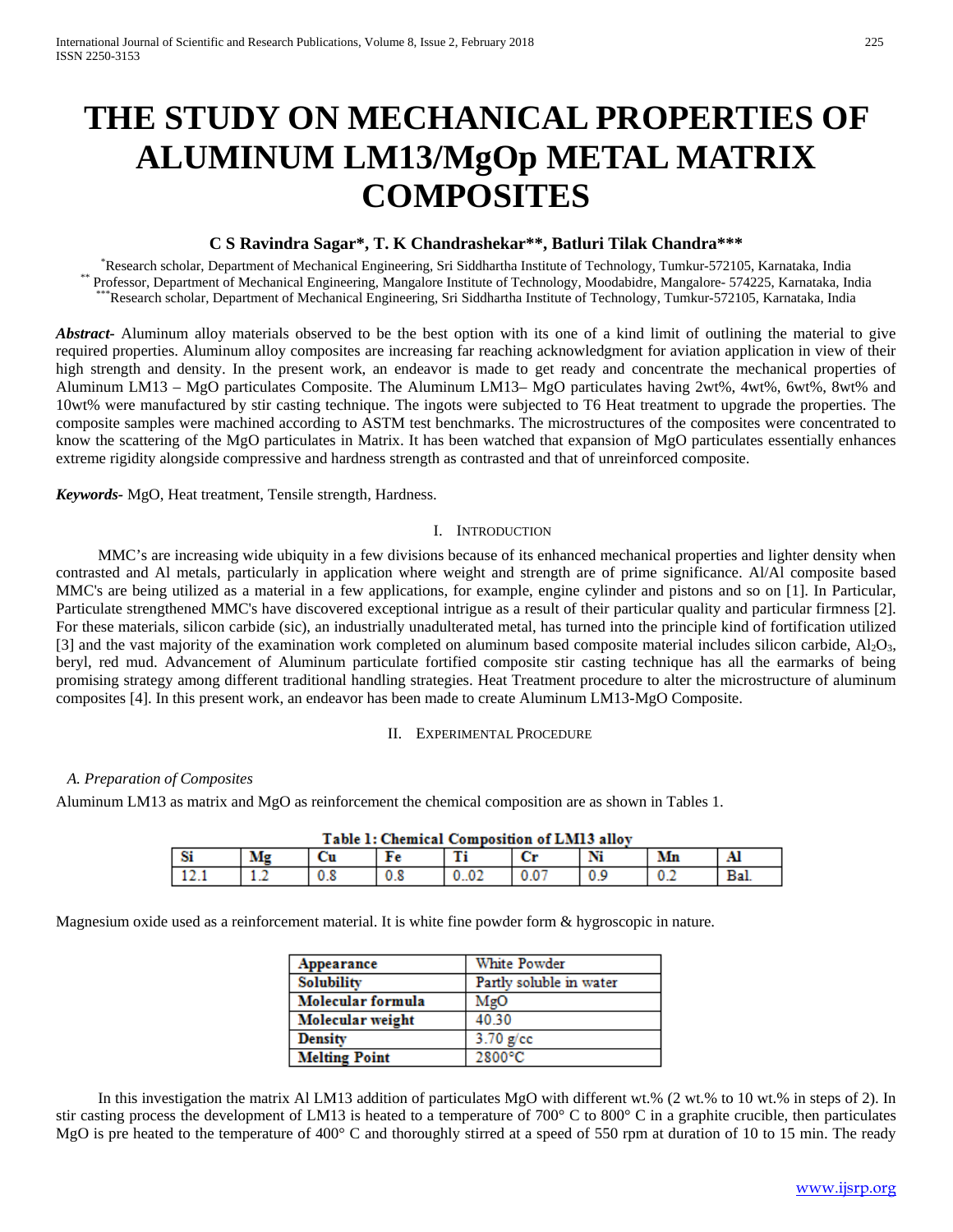International Journal of Scientific and Research Publications, Volume 8, Issue 2, February 2018 226 ISSN 2250-3153

mixed composite is poured to a pre heated cast iron die till it solidifies. The unreinforced and reinforced composite are studied for microstructure analysis and hardness test.

# *B. Heat Treatment*

The obtained material is solutionized at 530° C for a period of 2 hours in muffle furnace and quenched in ice and followed by artificial ageing at 164° C at duration 6 hours.

# *C. Hardness Test*

The Brinell hardness tests were done according to ASTM-E10-95 standard. The specimen diameter is 20 mm, the testing specimens is cleaned in various emery papers and the tests were conducted in 3 distinct areas on the hardness round specimens both for as cast and heat treated Al LM13/MgO composite material.

#### *D. Tensile and Compression Test*

As Cast and composite T6 Heat Treatment ingots were machined utilizing CNC machine to ISO 1608-205 principles to set up the example, the tests were directed as per ASTM benchmarks. Tractable tests were led at room temperature utilizing a Universal Testing Machine as per ASTM-E8-95 and for Compression test ASTM-E9-95 was taken after.

III. RESULTS AND DISCUSSION

#### *E. Microstructure analysis*





 **Figure 1: Micrograph of Al (LM13)/0wt% of MgO Figure 2: Micrograph of Al (LM13)/ 2wt% of MgO**



**Figure 3: Micrograph of Al (LM13)/ 4wt% of MgO Figure 4: Micrograph of Al (LM13)/ 6wt% of MgO**



The specimen for the minute inspection was set up by metallographic methodology scratched in Keller's specialist, analyzed under optical magnifying instrument. The micrographs plan show the confirmation of negligible porosity in both aluminum LM13 and its aluminum LM13 - MgO particulate composites. Micrograph demonstrates the almost uniform dissemination of the particles in the composite.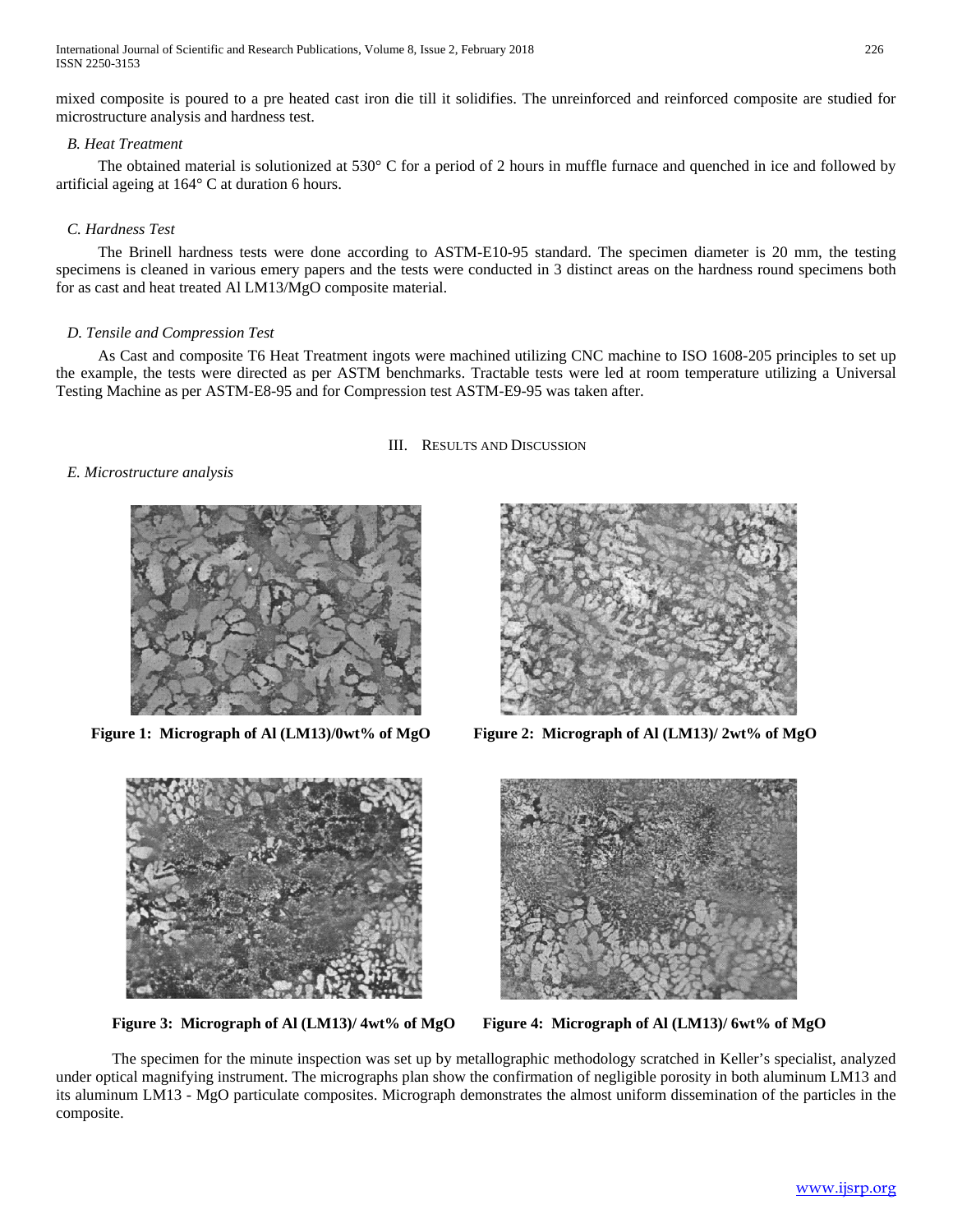International Journal of Scientific and Research Publications, Volume 8, Issue 2, February 2018 227 ISSN 2250-3153

#### *F. Hardness*



Figure 5: Variation of hardness with increase in wt% of reinforcement for Aluminium LM13 -MgO particulate composites.

In the figure 5 shows that the increase in the weight percentage of MgO particulate it is found that significant improvement in hardness, it is due to presence of hard ceramic MgO particulate improves the hardness and wear resistance of Al LM13/MgO composite material [5].

#### *G. Tensile Strength*



Figure 6: Variation of Tensile strength with increase in wt% of reinforcement for Aluminium LM13 -MgO particulate composites.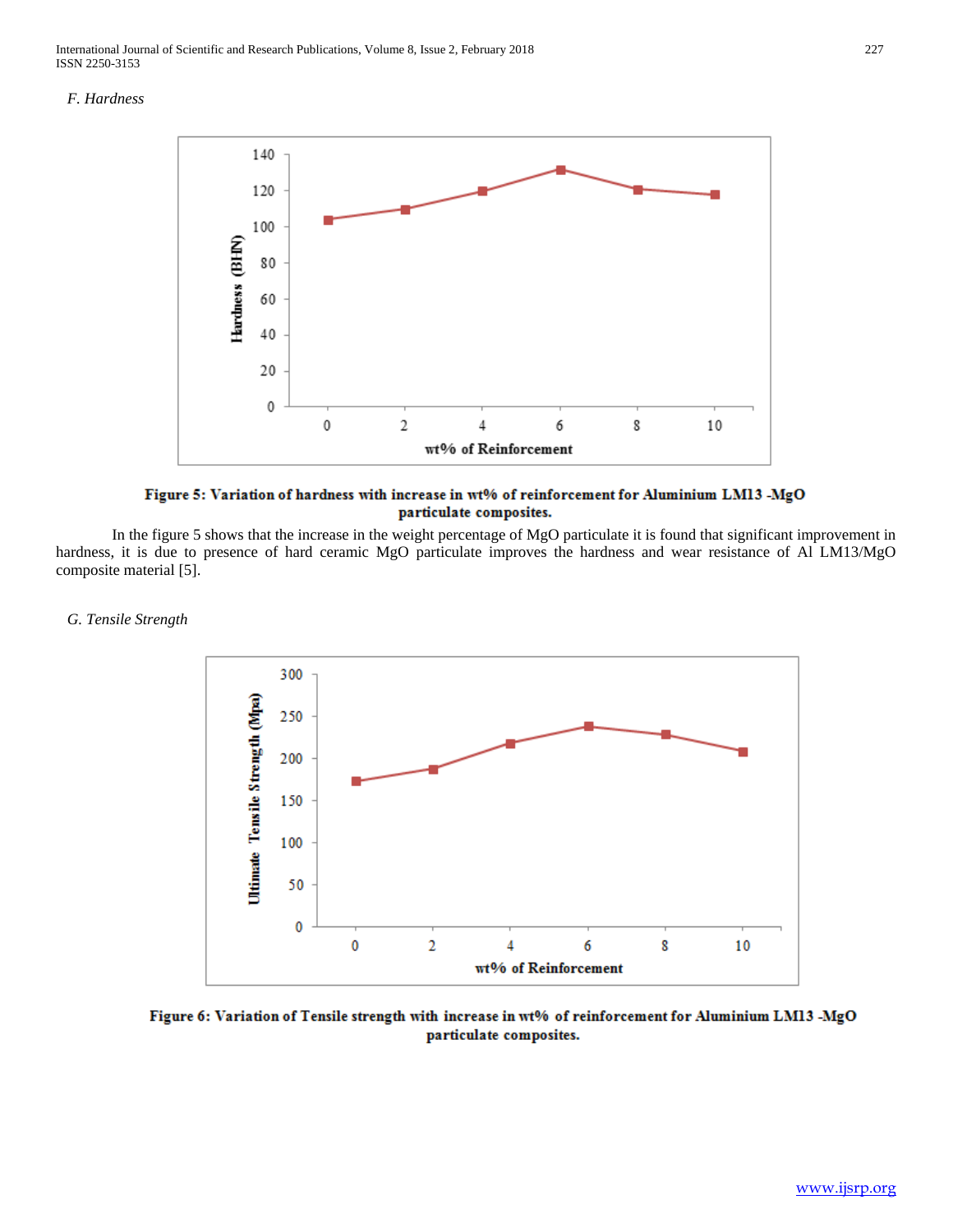Figure 6 demonstrates the impact of tensile strength of composites containing different Wt% of MgO. It can be seen that as the MgO content expands, a definitive elasticity of the composite material increments. Weld capacity is one of the ruling variables to guarantee great holding between the Matrix and reinforcement [6]. A decent holding amongst reinforcement and delicate aluminum matrix an upgrade of a definitive elasticity of the composite.

## *H. Compressive Strength*



# Figure 7: Variation of Compression strength with increase in wt% of reinforcement for Aluminium LM13 -MgO particulate composites.

Figure 7 demonstrates the connection between wt% of MgO particulates and compressive strength of created composite. Increment in the MgO particulates builds the compressive strength of the composites. This is because of the interface and viable exchange of connected compressive load to the consistently conveyed very much fortified reinforcement. Comparative outcomes were shown in different investigations made on the compressive strength of composite materials [7].

### IV. CONCLUSION

- 1. Aluminium LM13 composites have been effectively created with genuinely uniform scattering of MgO particles utilizing vortex technique.
- 2.The microstructural reading about unmistakably uncovers the almost uniform dissemination of fortification particulates in the Aluminum LM13 alloy.
- 3.The hardness of the composites expanded essentially with expanded substance of MgO particles. The most extreme hardness is at 6wt% of the Heat treatment.
- 4. Addition of MgO particulates essentially enhances extreme rigidity of Aluminum LM13 alloy, when contrasted and that of unreinforced matrix. However a definitive elasticity starts to diminish over 6wt% of MgO particles.
- 5. Addition of MgO particles altogether enhances the compressive strength of Aluminum LM13 composite, when contrasted and that of unreinforced matrix.

#### **REFERENCES**

- [1] R. Answar khan, C. S Ramesh and A. Ramachandra, "Heat treatment of Al6061-sic composites" Proceedings of international companies on manufacturing (Dhaka ICM) pp21-28, 2002.
- [2] Arun kumar M. B and R. P swamy, "Evaluation of Mechanical properties of Al6061, fly ash and E-glass fiber reinforced Hybrid metal matrix composites", ARPN Journal of Engineering and Applied science, Vol. 6, No. 5, May 2011.
- [3] M.T Milan and p. "Tensile and fracture toughness properties of Si Cp reinforced Al alloys: Effect of particulate size, particulate volume fraction, and matrix strength", JMEPEG.13:775-783, 2004.
- [4] M.K. Surappa, PhD Thesis. Indian Institute of Sciences, Bangalore, India, 1979.
- [5] Arun kumar M. B and R. P swamy, "Evaluation of Mechanical properties of Al6061, fly ash and E-glass fiber reinforced Hybrid metal matrix composites", ARPN Journal of Engineering and Applied science, Vol. 6, No. 5, May 2011.